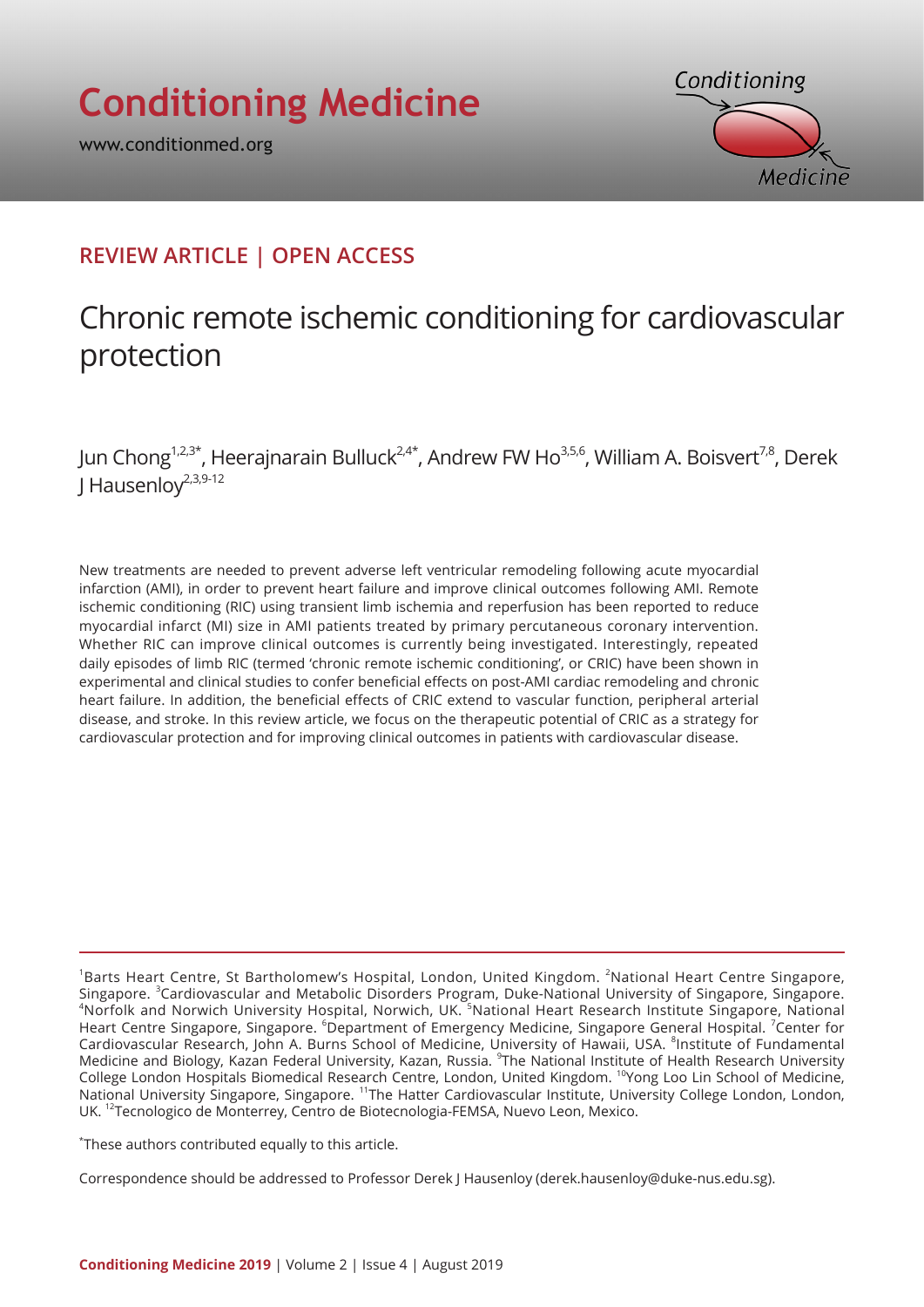#### **Introduction**

Acute myocardial infarction (AMI) and the heart failure (HF) that often follows, are among the leading causes of mortality and morbidity worldwide. As such new treatments are needed to reduce myocardial infarct (MI) size, in order to prevent resultant adverse left ventricular (LV) remodeling, and reduce the risk of HF (Hausenloy et al., 2017). In this regard, the heart can be protected against acute lethal ischemia/reperfusion injury (IRI) by subjecting the myocardium to brief non-lethal cycles of alternating ischemia and reperfusion, a phenomenon termed 'ischemic preconditioning' (IPC) (Murry et al., 1986). However, IPC requires the intervention to be applied before the onset of acute myocardial ischemia (which is not possible in AMI patients), and for it to be applied to the heart directly (making the intervention invasive). Interestingly, the 'conditioning' stimulus can be applied to an organ or tissue away from the heart, either prior to ischemia, during ischemia, or at the onset of reperfusion, thereby easing its clinical application in AMI patients - a phenomenon referred to as 'remote ischemic conditioning' (RIC) (Przyklenk et al., 1993). Crucially, the RIC stimulus can be applied both simply and non-invasively, by simply inflating and deflating a pneumatic cuff placed on the upper arm or thigh to induce 3 to 4 cycles of brief ischemia and reperfusion to the limb (Kharbanda et al., 2002; Hausenloy and Yellon, 2008). A single RIC stimulus applied to the limb has been shown to reduce peri-operative myocardial injury in patients undergoing coronary revascularization by either PCI (Hoole et al., 2009) or CABG (Hausenloy et al., 2007), and has been demonstrated to reduce MI size in ST-segment elevation myocardial infarction (STEMI) patients treated by primary percutaneous coronary intervention (PPCI) (Botker et al., 2010; White et al., 2015), although not all studies have been positive. However, in large clinical outcome studies, a single limb RIC stimulus was shown to not improve clinical outcomes in CABG patients (Hausenloy et al., 2015; Meybohm et al., 2015). Interestingly, emerging data suggests that repeated daily episodes of limb RIC, termed chronic remote ischemic conditioning (CRIC), may have beneficial effects over and above a single RIC stimulus following AMI (Wei et al., 2011) and in stroke (Meng et al., 2012).

In this review article we focus on the therapeutic potential of CRIC as a strategy for cardiovascular protection. The reader is referred to other articles investigating the use of CRIC as a strategy for neuroprotection ( Hess et al., 2015; Khan et al., 2018).

#### **CRIC and post-infarct remodeling**

The first study to introduce the concept of CRIC, was by Shimizu et al. (2010) in a small study, who demonstrated in 5 healthy volunteers that repeated daily episodes of limb RIC (3 x 5 min cycles of inflations and deflations of a pneumatic cuff placed on the upper arm) for 10 days reduced neutrophil adhesion and activation. This finding confirmed that the antiinflammatory effects observed with a single limb RIC stimulus could be extended to CRIC. Based on these findings and the knowledge that excessive oxidative stress and inflammation contribute to post-AMI adverse LV remodeling, Redington's group (Wei et al., 2011) went on to investigate the effect of CRIC on subsequent post-AMI adverse LV remodeling in a rat model. They found that CRIC (3 x 5 min cycles of unilateral hindlimb ischemia and reperfusion) applied either daily or every 3 days for 28 days prevented post-AMI adverse LV remodeling (preserved LV function, less LV dilatation, and attenuated LV hypertrophy and myocardial fibrosis), and improved survival, in a dose-dependent manner at 12 weeks, and to a greater extent than a single limb RIC stimulus applied prior to reperfusion (Wei et al., 2011). The beneficial effects of CRIC were shown to be associated with less oxidative stress and inflammation (reduced

leucocyte accumulation, less NF-kB activation, and attenuated expression of pro-inflammatory cytokines, IL-1β and TNF-α) (Wei et al., 2011). The findings from this study suggested that CRIC applied after AMI mediate distinct benefits on post-AMI LV remodeling when compared to a single limb RIC stimulus given at the time of AMI.

In a follow-up study by the same research group, Rohailla et al. (2014) went on to show in a murine AMI model that CRIC (4 x 5 min cycles of unilateral hindlimb ischemia and reperfusion) daily for 9 days reduced MI size to a level similar to that with a single RIC stimulus, and this beneficial effect was associated with downregulation of mTOR and subsequent upregulation of pro-autophagy proteins. Whether this effect of CRIC on autophagy signalling contributes to the beneficial effects of CRIC on post-AMI remodeling is not known and remains to be determined. In a subsequent study, Yamaguchi et al. (2015) investigated in a rat AMI model the effects of CRIC (5 x 5 min cycles of bilateral hindlimb ischemia and reperfusion) daily for 28 days, initiated 4 weeks following AMI, thereby testing the effects of CRIC in the chronic phase of AMI. They found less oxidative stress and improved LV remodeling (preserved LV function, less LV dilatation, and attenuated myocardial hypertrophy) in CRIC-treated hearts compared to control, suggesting beneficial effects of CRIC in the chronic phase of AMI healing (Yamaguchi et al., 2015). Interestingly, the effects of CRIC were associated with upregulation of miR-29a and miR-30a (negative regulators of fibrosis) in myocardial tissue and circulating exosomes (Yamaguchi et al., 2015).

The first clinical study to test the effects of CRIC in AMI patients as a strategy to prevent adverse LV remodeling was by Vanezis et al. in 2018 (Vanezis et al., 2018). They randomized 73 STEMI patients treated by PPCI with LV ejection fraction  $\leq$ 45% to receive either CRIC (4 x 5 min cycles of upper arm cuff inflation and deflation) initiated 3 days post-STEMI and applied daily for 28 days, or sham. Unfortunately, they found no effects of CRIC on post-AMI remodelling at 4 months post-AMI in terms of LV chamber size or function as assessed by cardiac MRI. The reasons for failure of CRIC to have beneficial effects post-STEMI are not clear but may be due to delaying the application of CRIC to 3 days post-infarction, a critical period when inflammation and oxidative stress contribute to adverse LV remodeling. In the original experimental study reporting beneficial effects of CRIC in a rat model of AMI, a single RIC stimulus was given prior to reperfusion and CRIC was initiated the next day (Wei et al., 2011). This issue should be addressed by the ongoing Chronic Remote Ischemic Conditioning to Modify Post-MI Remodeling (CRIC-RCT) study (NCT01817114), which is testing the effect of a single limb RIC stimulus applied prior to reperfusion followed by CRIC (4 x 5 min cycles of upper arm cuff inflation and deflation) applied daily for 28 days on post-AMI LV remodeling. In addition, the ongoing Comprehensive Remote Ischemic Conditioning in Myocardial Infarction (CORIC-MI) study is investigating the effect of a comprehensive CRIC protocol comprising RIC (5 x 5 min cycles of bilateral thigh cuff inflation and deflation) applied both prior to and immediately following PPCI, and repeated daily for 28 days on post-STEMI LV remodeling assessed by cardiac MRI at 28 days (Song et al., 2018).

In summary, CRIC has been shown in experimental animal studies to prevent post-AMI adverse LV remodeling, but whether it is effective in AMI patients is currently being tested.

#### **CRIC in chronic heart failure**

The first study to investigate the effect of limb RIC in chronic heart failure patients was by MacDonald et al. (2014) who found that a single limb RIC stimulus had no salutatory effects on peak VO<sub>2</sub> during peak exercise in 20 chronic heart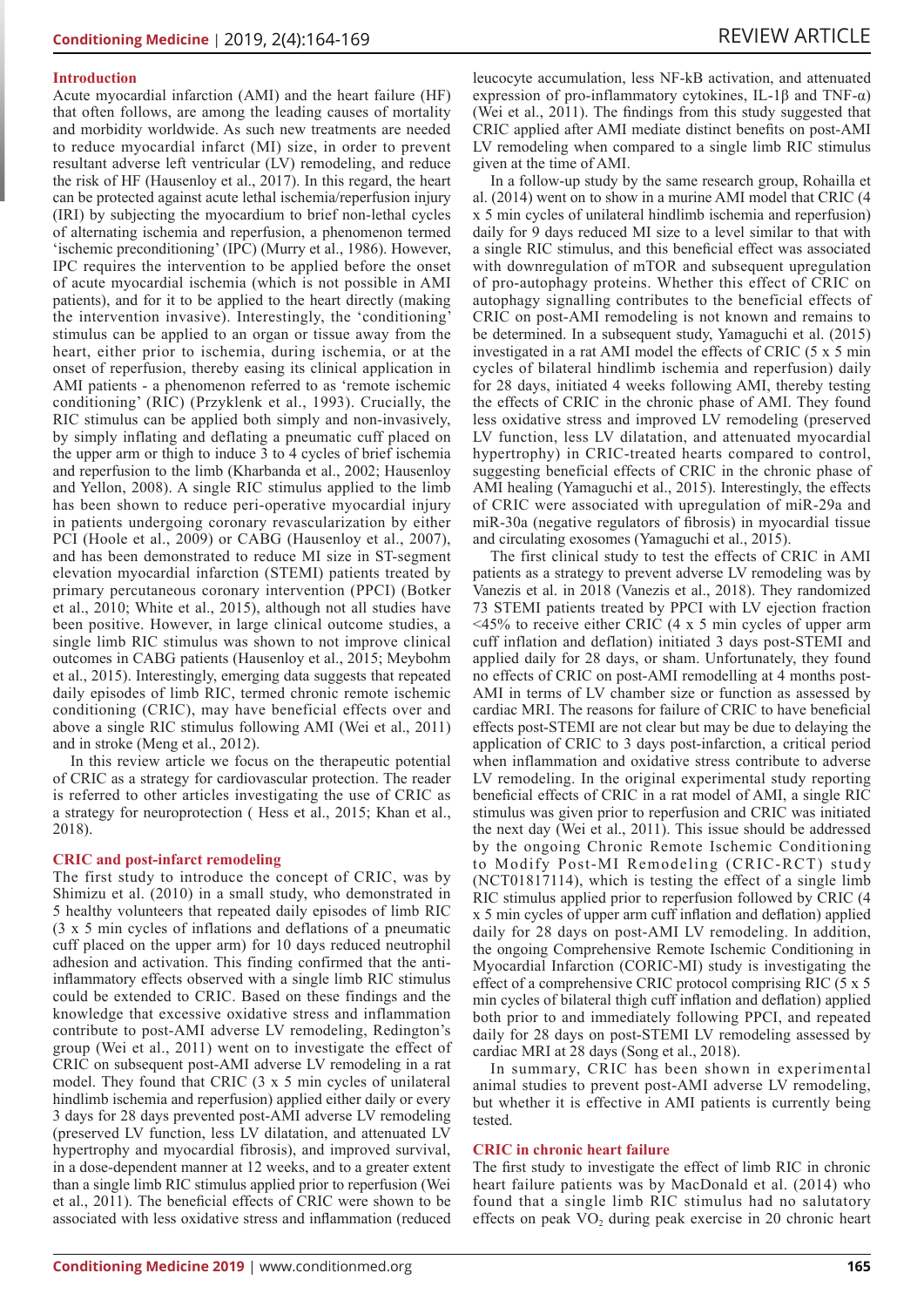failure patients (LVEF  $\leq 40\%$  with heart failure symptoms). Experimental animal studies have suggested beneficial effects with CRIC applied following AMI either in the acute period (Wei et al., 2011) or 4 weeks post-AMI (Yamaguchi et al., 2015) suggesting that CRIC may have beneficial effects in chronic heart failure. The first clinical study to test the effects of CRIC in chronic post-AMI heart failure patients was by Kono et al. (2014) who found that CRIC  $(4 \times 5 \text{ min cycles of bilateral})$ upper arm cuff inflation and deflation) applied twice daily for 7 days resulted in a modest increase in coronary flow reserve (CFR), assessed by transthoracic Doppler echocardiography, as a physiological index of coronary microcirculation in both healthy subjects  $(n = 10)$  and patients with chronic HF with reduced LVEF  $(n = 10)$ , ischemic cardiomyopathy in six patients and idiopathic dilated cardiomyopathy in four patients). However, there were no differences in circulating inflammatory markers or cardiac size or function (assessed by echocardiography) with CRIC (Kono et al., 2014) .

Pryds et al. (2017b) investigated the effect of CRIC (4 x 5 min cycles of upper arm cuff inflation and deflation) applied daily for 28 days in 22 chronic ischemic heart failure patients and 21 aged-matched controls. CRIC was shown to have no effect on either LVEF or global longitudinal strain (GLS) assessed by cardiac MRI in both heart failure and control patients, although it did improve GLS in patients with highest NT-proBNP plasma levels. CRIC also had no effect on peak cardiopulmonary exercise capacity or disease-related quality of life, although it did increase skeletal muscle power in both heart failure and control patients (Pryds et al., 2017b). This latter finding suggests that CRIC may be used to prevent the decrease in skeletal muscle function arising from cardiac cachexia. Interestingly CRIC did reduce plasma NT-proBNP levels in heart failure patients but not in control patients, and lowered systolic blood pressure in heart failure patients but not in control patients (Pryds et al., 2017b). The mechanism underlying the beneficial effects of CRIC on both NT-proBNP and GLS is not clear but may relate to less myocardial wall stress, caused by reduction in afterload (as evidenced by lowered systemic blood pressure), and this may due to the release of known vasodilatory mediators of RIC such as adenosine and nitric oxide (Pryds et al., 2017b). A further study, using the same CRIC protocol, demonstrated a mild anti-inflammatory effect with modest reductions in C-reactive protein and calprotectin in patients with chronic ischemic heart failure when compared to control patients (Pryds et al., 2019).

Interestingly, a randomized controlled trial by Chen et al. (2018) has demonstrated beneficial effects of CRIC (4 x 5 min cycles of upper arm cuff inflation and deflation) applied twice daily for 6 weeks in patients with chronic ischemic heart failure randomized to receive either CRIC ( $n = 23$ ) or standard therapy  $(n = 24)$ . CRIC was reported to improve LVEF (from 39.2% to 43.4%, as assessed by echocardiography), increase exercise capacity (as assessed by 6 minute walk test), reduce NYHA class, and lower levels of plasma BNP when compared to control (Chen et al., 2018). Of note, the beneficial effects of CRIC were associated with correction of cardiac autonomic dysfunction in heart failure patients with increased parasympathetic and reduced sympathetic activity, as assessed by heart rate variability (Chen et al., 2018). Although, the beneficial effects of CRIC in this study were impressive, it must be noted that no sham control was used.

Prior experimental and clinical studies have demonstrated that a single limb RIC stimulus may reduce platelet activation (Pedersen et al., 2011; Lanza et al., 2016) and inhibit thrombus formation (Ropcke et al., 2012), suggesting that it may be useful in the setting of chronic heart failure, a condition associated with increased risk of thrombotic events (Lip et al., 2012). Pryds et al. (2017a) have investigated the effect of CRIC (4 x

5 min cycles of upper arm cuff inflation and deflation) applied daily for 28 days on platelet function in 16 chronic ischemic heart failure patients and 21 matched patients with no ischemic heart disease. CRIC was shown to have no effect on platelet aggregation in response to collagen or arachidonic acid in either heart failure or control patients. This differs from the effects of a single limb RIC stimulus that was reported to reduce platelet activation (Pedersen et al., 2011; Lanza et al., 2016). However, CRIC did increase fibrinolysis in both heart failure and control patients, suggesting it may reduce the risk of thrombosis (Pryds et al., 2017a). However, this finding differs again from a single limb RIC stimulus that had no effect on haemostasis in healthy volunteers (Kristiansen et al., 2016).

**Conditioning Medicine** | 2019, 2(4):164-169

In summary, CRIC has been shown to confer beneficial effects in patients with stable ischemic heart failure, as evidenced by improvements in cardiac function, exercise tolerance, and lowering of plasma BNP levels. Whether CRIC can improve clinical outcomes such as re-hospitalization for heart failure needs to be tested in a large randomized controlled trial.

#### **Vascular effects of CRIC**

The first clinical study to report beneficial cytoprotective effects with a single limb RIC stimulus (3 x 5 min upper arm inflation and deflation) was by Kharbanda et al. (2002) who reported less endothelial dysfunction (as assessed by flow-mediated dilatation) in the contralateral limb following a sustained episode of limb ischemia and reperfusion. Luca et al. (2013) were the first to investigate the effect of CRIC on endothelial dysfunction induced by acute ischemia and reperfusion. They demonstrated that healthy volunteers randomized to receive CRIC (3 x 5 min cycles of upper arm cuff inflation and deflation) applied daily for 7 days had improved endothelial function following acute ischemia and reperfusion, when compared to control, and to a level similar to a single limb RIC stimulus (Luca et al., 2013). These findings suggest that the protective effects of RIC on endothelial function did not display tachyphylaxis, suggesting that CRIC may confer long-term cytoprotective effects against acute ischemia and reperfusion.

Beneficial effects on vascular and endothelial function have also been reported in the brachial artery and forearm microcirculation in healthy volunteers following CRIC (4 x 5 min cycles of upper arm cuff inflation and deflation) applied daily for 7 days, suggesting vascular effects of CRIC, which extend from conduit arteries to the skin microvasculature (Jones et al., 2014). These data suggest that CRIC may be beneficial in patients with endothelial dysfunction such as occurs in diabetes and aging. Interestingly, the vascular effects induced by CRIC were shown to still be present 8 days after the end of the intervention, suggesting a 'memory' vascular effect (Jones et al., 2014) that extends beyond the usual 2-3 days observed with the 'second window of protection' (SWOP) (Marber et al., 1993). The current paradigm suggests that a single limb RIC stimulus elicits two windows of protection, the first manifesting immediately and lasting 2-3 hours, and the SWOP, appearing 12-24 hours later and lasting 2-3 days (Hausenloy & Yellon, 2010). CRIC therefore appears to extend the window of protection to 8 days - these findings need to be confirmed in other studies, and the mechanisms underlying this protective effect need to be investigated. The SWOP has been attributed to the *de novo* synthesis of cardioprotective proteins, such as inducible nitric oxide synthase and cyclo-oxygenase-2 (Hausenloy & Yellon, 2010). The mechanisms underlying this memory effect are not clear, but may be due to epigenetic changes in the vasculature, which can extend the protective effect beyond the SWOP.

A potential hemodynamic consequence of the vasodilatory effects induced by CRIC (7-28 days) have been confirmed in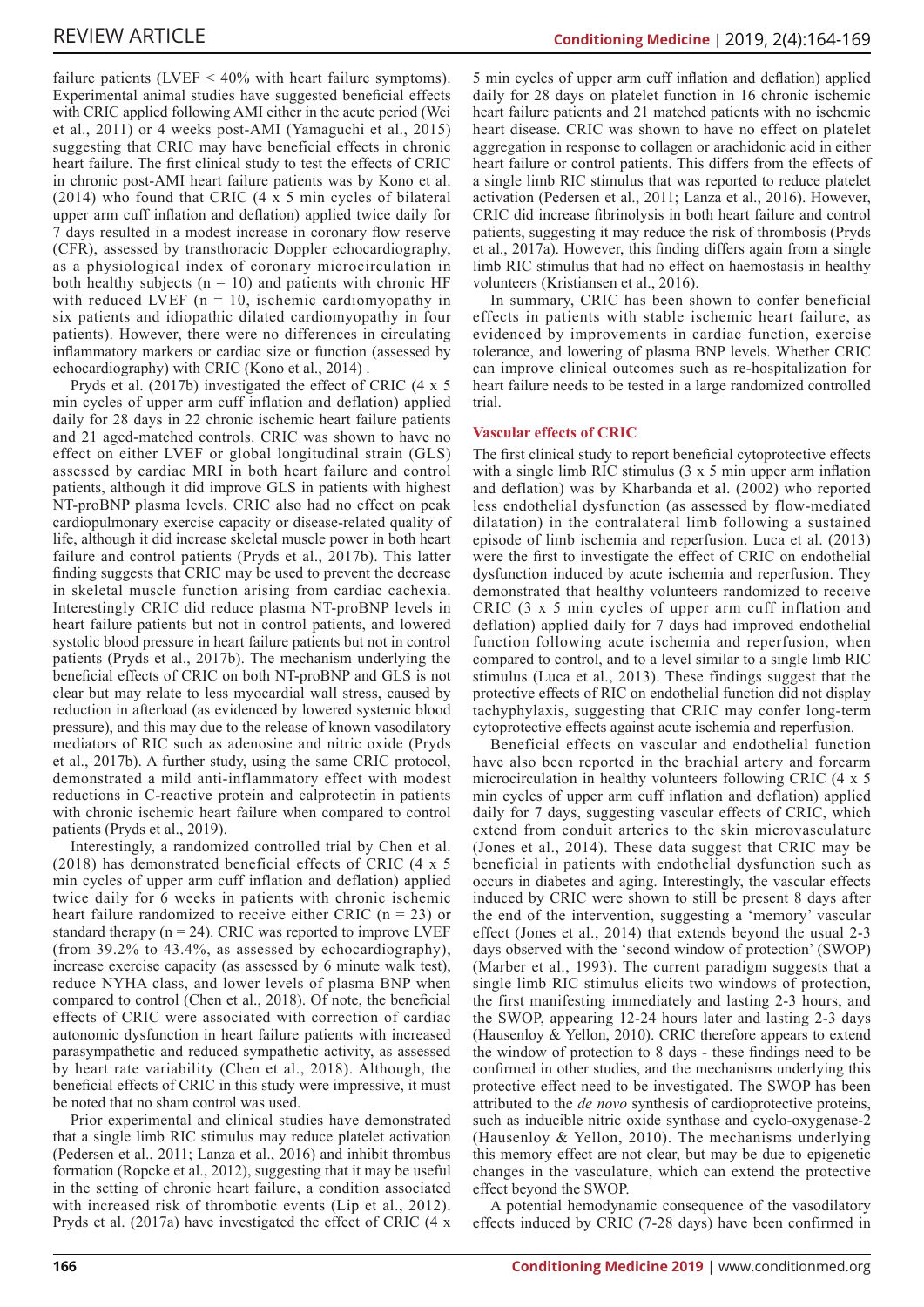several clinical studies reporting a reduction in systemic blood pressure (of about 5 mmHg) in healthy volunteers (Kono et al., 2014; Madias & Koulouridis, 2014; Madias, 2015a 2015b) and patients with heart failure (Pryds et al., 2017b), although not all studies have been positive (Kimura et al., 2007). Whether the effect of CRIC on lowering blood pressure has a 'memory' effect, i.e. persists beyond the intervention, remains to be determined. The mechanisms underlying the vascular effects of CRIC are not clear but may relate to: adaptations to shear stress, augmentation of endothelium-dependent vasodilation and production of nitric oxide (Kimura et al., 2007) circulation of vasoactive mediators (such as, nitrite, vascular endothelial growth factor or endothelial progenitor cells) (Kimura et al., 2007), and/or systemic anti-oxidant and anti-inflammatory effects.

In summary, CRIC has been shown to confer salutatory effects on vascular and endothelial function that may be beneficial to patients with endothelial dysfunction and hypertension. Further studies are needed to elucidate the mechanisms underlying this protective effect.

#### **CRIC in peripheral arterial disease**

Peripheral arterial disease (PAD) and its complications that include wound ulcers and lower extremity amputation, exert significant morbidity and mortality, especially in diabetic patients. As such, new treatments are needed to control symptoms of PAD, prevent its progression, and reduce the risk of complications. Clinical studies have shown that a single limb RIC stimulus improved exercise tolerance in patients with symptomatic PAD (Saes et al., 2013), although not all studies have been positive (Delagarde et al., 2015). Whether patients with symptomatic PAD are already 'preconditioned' may in part explain the mixed results of RIC on PAD symptoms of intermittent claudication. An additional clinical study reported that a single limb RIC stimulus could improve the anklebrachial-index (ABI) (Shahvazian et al., 2017), the ratio of the systolic blood pressure measured at the ankle against one measured at the brachial artery, which is used to diagnose the presence of PAD.

More recently, CRIC has been tested in experimental animal studies and clinical studies in PAD patients and in patients with diabetic foot ulcers. Using a critical limb ischemia rat model, comprising permanent ligation of the iliac artery and vein, Karakoyun et al. (2014) demonstrated that CRIC (3 x 10 min hindlimb ischemia and reperfusion) applied daily for variable periods of 1, 7, 14, and 30 days improved limb blood flow, reduced skeletal muscle injury, and these effects were associated with increased circulating endothelial progenitor cell counts and enhanced angiogenesis. This data suggests that CRIC may be a potential therapy for salvaging viable skeletal tissue in PAD patients presenting with critical limb ischemia. In a randomized controlled trial, Ahmed et al. (2019) reported that CRIC (4 x 5 min cycles of unilateral upper arm cuff inflation and deflation) applied once every 3-4 day weeks for 28 days resulted in significant improvements in pain-free walking distance and ABI at 30 days. Interestingly, a recent clinical study has shown CRIC (4 x 5 min cycles of unilateral upper arm cuff inflation and deflation) applied daily for 12 weeks to be ineffective in diabetic patients with moderate PAD  $(n = 18)$ with no effect on transcutaneous tissue oxygen tension of the instep of the feet, toe brachial index, and heart rate variability when compared to sham  $(n = 18)$  (Hansen et al., 2019). In this study 80% of patient had peripheral symmetric neuropathy that may in part explain the lack of efficacy of CRIC (Hansen et al., 2019) given the requirement of a neural pathway to mediate the salutatory effects of limb RIC (Jensen et al., 2012).

Finally, an interesting study in patients with diabetic foot ulcers has shown that CRIC (3 x 5 min cycles of bilateral upper

arm cuff inflation and deflation) applied once every 2 weeks for 6 weeks improved wound healing in diabetic patients with foot ulcers ( $n = 24$ ), when compared to a sham protocol ( $n =$ 16) (Shaked et al., 2015). The mechanisms underlying this healing effect of CRIC with RIC only applied once every 2 weeks, are not clear but may relate to its beneficial vascular effects (increased skin perfusion) (Jones et al., 2014), increased tolerance to hypoxia, and anti-oxidant/anti-inflammatory effects.

In summary, clinical studies investigating the effect of CRIC in PAD patients in terms of reducing symptoms and preventing complication of PAD have been mixed, with the beneficial effects of CRIC potentially being confounded by the presence of co-existing diabetic neuropathy.

#### **CRIC in sepsis cardiomyopathy**

Interestingly, it has been suggested that CRIC may have beneficial effects in sepsis cardiomyopathy, a condition that is associated with significant morbidity and mortality in acutely unwell patients. Using an experimental murine model of lipopolysaccharide (LPS)-induced septic cardiomyopathy, Honda et al. (2019) first demonstrated that a single RIC stimulus (4 x 5 min cycles of hindlimb ischemia and reperfusion) prevented LPS-induced cardiomyopathy as evidenced by preserved LV function, an inflammatory response, and improved survival at 7 days. They also tested CRIC (4 x 5 min cycles of hindlimb ischemia and reperfusion) applied daily for 5 days, and showed that the effects on survival at 7 days were greater than that conferred by a single limb RIC stimulus (Honda et al., 2019). Whether CRIC had greater benefits than a single limb RIC stimulus on cardiac function and the inflammatory response to LPS was not determined in this study. Whether CRIC is beneficial in the clinical setting of sepsis cardiomyopathy remains to be investigated.

#### **Summary and conclusions**

In summary, CRIC or repeated episodes of limb RIC applied daily for 7 to 28 days have vascular and cytoprotective effects that may benefit patients with endothelial dysfunction, hypertension, chronic heart failure, and post-AMI LV remodeling. The availability of automated pneumatic cuffs for delivering the CRIC protocol should facilitate the implementation of this intervention for patient benefit, given potential issues of compliance. Future clinical studies investigating the efficacy of CRIC in other settings should use a randomized controlled trial design and include a suitable sham protocol. Further studies are needed to elucidate the mechanisms underlying the beneficial effects of CRIC, to determine whether the beneficial effects of CRIC can be recapitulated using pharmacological agents.

#### **Funding**

William A. Boisvert was supported by National Institutes of Health grant HL081863. Derek Hausenloy was supported by the British Heart Foundation (CS/14/3/31002), the National Institute for Health Research University College London Hospitals Biomedical Research Centre, Duke-National University Singapore Medical School, Singapore Ministry of Health's National Medical Research Council under its Clinician Scientist-Senior Investigator scheme (NMRC/CSA-SI/0011/2017) and Collaborative Centre Grant scheme (NMRC/ CGAug16C006), and the Singapore Ministry of Education Academic Research Fund Tier 2 (MOE2016-T2-2-021). This article is based upon work from COST Action EU-CARDIOPROTECTION CA16225 supported by COST (European Cooperation in Science and Technology). Part of this work was performed within the Russian Government Program of Competitive Growth of Kazan Federal University.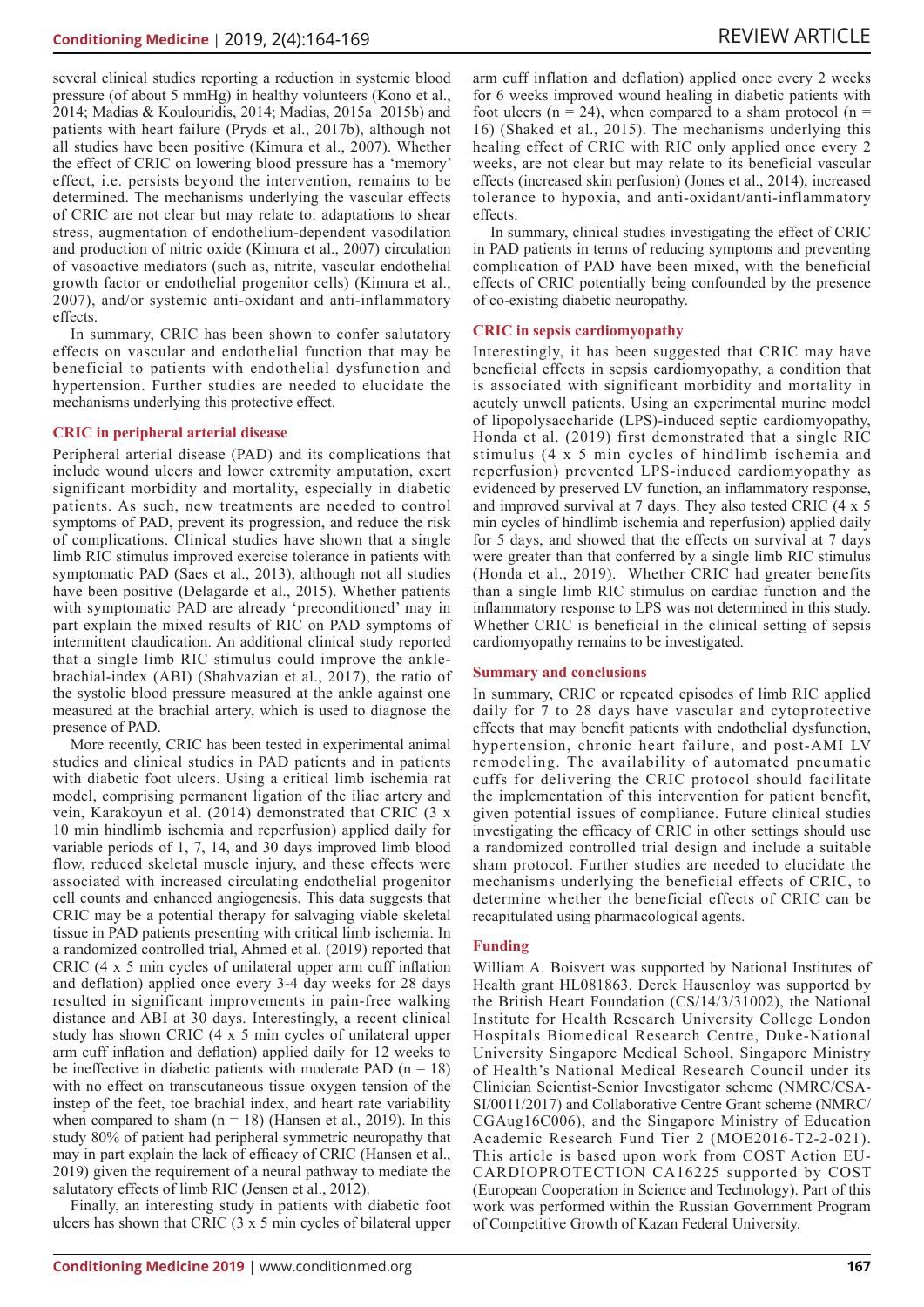### **Confilct of interests:** None

## **References**

- Ahmed KMT, Hernon S, Mohamed S, Tubassum M, Newell M and Walsh SR (2019) Remote ischemic pre-conditioning in the management of intermittent claudication: a pilot randomized controlled trial. Ann Vasc Surg 55:122-130.
- Botker HE, Kharbanda R, Schmidt MR, Bottcher M, Kaltoft AK, Terkelsen CJ, Munk K, Andersen NH, Hansen TM, Trautner S, Lassen JF, Christiansen EH, Krusell LR, Kristensen SD, Thuesen L, Nielsen SS, Rehling M, Sorensen HT, Redington AN and Nielsen TT (2010) Remote ischaemic conditioning before hospital admission, as a complement to angioplasty, and effect on myocardial salvage in patients with acute myocardial infarction: a randomised trial. Lancet 375:727-734.
- Chen L, Zhou Q, Jin H, Zhu K, Zhi H, Chen Z and Ma G (2018) Effects of remote ischaemic conditioning on heart rate variability and cardiac function in patients with mild ischaemic heart failure. Heart Lung Circ 27 477-483.
- Delagarde H, Ouadraougo N, Grall S, Macchi L, Roy PM, Abraham P and Prunier F (2015) Remote ischaemic preconditioning in intermittent claudication. Arch Cardiovasc Dis 108:472-479.
- Hansen CS, Jorgensen ME, Fleischer J, Botker HE and Rossing P (2019) Efficacy of long-term remote ischemic conditioning on vascular and neuronal function in type 2 diabetes patients with peripheral arterial disease. J Am Heart Assoc 8:e011779.
- Hausenloy DJ, Botker HE, Engstrom T, Erlinge D, Heusch G, Ibanez B, Kloner RA, Ovize M, Yellon DM and Garcia-Dorado D (2017) Targeting reperfusion injury in patients with ST-segment elevation myocardial infarction: trials and tribulations. Eur Heart J 38;935-941.
- Hausenloy DJ, Candilio L, Evans R, Ariti C, Jenkins DP, Kolvekar S, Knight R, Kunst G, Laing C, Nicholas J, Pepper J, Robertson S, Xenou M, Clayton T and Yellon DM (2015) Remote ischemic preconditioning and outcomes of cardiac surgery. N Engl J Med 373:1408- 1417.
- Hausenloy DJ, Mwamure PK, Venugopal V, Harris J, Barnard M, Grundy E, Ashley E, Vichare S, Di Salvo C, Kolvekar S, Hayward M, Keogh B, MacAllister RJ and Yellon DM (2007) Effect of remote ischaemic preconditioning on myocardial injury in patients undergoing coronary artery bypass graft surgery: a randomised controlled trial. Lancet 370:575-579.
- Hausenloy DJ and Yellon DM (2008) Remote ischaemic preconditioning: underlying mechanisms and clinical application. Cardiovasc Res 79:377-386.
- Hausenloy DJ and Yellon DM (2010) The second window of preconditioning (SWOP) where are we now? Cardiovasc Drugs Ther 24 235-254.
- Hess DC, Blauenfeldt RA, Andersen G, Hougaard KD, Hoda MN, Ding Y and Ji X (2015) Remote ischaemic conditioning-a new paradigm of self-protection in the brain. Nat Rev Neurol 11:698-710.
- Honda T, He Q, Wang F and Redington AN (2019) Acute and chronic remote ischemic conditioning attenuate septic cardiomyopathy, improve cardiac output, protect systemic organs, and improve mortality in a lipopolysaccharideinduced sepsis model. Basic Res Cardiol 114:15.
- Hoole S, Heck PM, Sharples L, Khan SN, Duehmke R, Densem CG, Clarke SC, Shapiro LM, Schofield PM, O'Sullivan M and Dutka DP (2009) Cardiac remote ischemic preconditioning in coronary stenting (CRISP Stent) study: a prospective, randomized control trial. Circulation 119:820-827.
- Jensen RV, Stottrup NB, Kristiansen SB and Botker HE (2012) Release of a humoral circulating cardioprotective factor by remote ischemic preconditioning is dependent on preserved neural pathways in diabetic patients. Basic Res Cardio, 107:285.
- Jones H, Hopkins N, Bailey TG, Green DJ, Cable NT and Thijssen DH (2014) Seven-day remote ischemic preconditioning improves local and systemic endothelial function and microcirculation in healthy humans. Am J Hypertens 27:918-925.
- Karakoyun R, Koksoy C, Yilmaz TU, Altun H, Banli O, Albayrak A, Alper M and Sener Z (2014) The angiogenic effects of ischemic conditioning in experimental critical limb ischemia. Eur J Vasc Endovasc Surg 47:172-179.
- Khan MB, Hafez S, Hoda MN, Baban B, Wagner J, Awad ME, Sangabathula H, Haigh S, Elsalanty M, Waller JL and Hess DC (2018) Chronic remote ischemic conditioning is cerebroprotective and induces vascular remodeling in a VCID model. Transl Stroke Res 9:51-63.
- Kharbanda RK, Mortensen UM, White PA, Kristiansen SB, Schmidt MR, Hoschtitzky JA, Vogel M, Sorensen K, Redington AN and MacAllister R (2002) Transient limb ischemia induces remote ischemic preconditioning in vivo. Circulation 106:2881-2883.
- Kimura M, Ueda K, Goto C, Jitsuiki D, Nishioka K, Umemura T, Noma K, Yoshizumi M, Chayama K & Higashi Y (2007) Repetition of ischemic preconditioning augments endothelium-dependent vasodilation in humans: role of endothelium-derived nitric oxide and endothelial progenitor cells. Arterioscler Thromb Vasc Biol 27:1403- 1410.
- Kono Y, Fukuda S, Hanatani A, Nakanishi K, Otsuka K, Taguchi H and Shimada K. (2014) Remote ischemic conditioning improves coronary microcirculation in healthy subjects and patients with heart failure. Drug Des Devel Ther 8:1175-1181.
- Kristiansen J, Grove EL, Rise N, Neergaard-Petersen S, Wurtz M, Kristensen SD and Hvas AM (2016) Effect of remote ischaemic conditioning on coagulation and fibrinolysis. Thromb Res 141:129-135.
- Lanza GA, Stazi A, Villano A, Torrini F, Milo M, Laurito M, Flego D, Aurigemma C, Liuzzo G and Crea F (2016) Effect of remote ischemic preconditioning on platelet activation induced by coronary procedures. Am J Cardiol 117:359-365.
- Lip GY, Piotrponikowski P, Andreotti F, Anker SD, Filippatos G, Homma S, Morais J, Pullicino P, Rasmussen LH, Marin F and Lane DA (2012) Thromboembolism and antithrombotic therapy for heart failure in sinus rhythm: an executive summary of a joint consensus document from the ESC Heart Failure Association and the ESC Working Group on Thrombosis. Thromb Haemost 108:1009-1022.
- Luca MC, Liuni A, McLaughlin K, Gori T and Parker JD (2013) Daily ischemic preconditioning provides sustained protection from ischemia-reperfusion induced endothelial dysfunction: a human study. J Am Heart Assoc 2:e000075.
- Madias JE (2015a) Absence of a sustained blood pressure lowering effect of once daily remote ischemic conditioning sessions in a normotensive/prehypertensive subject. Int J Cardio, 184:307-309.
- Madias JE (2015b) Sustained blood pressure lowering effect of twice daily remote ischemic conditioning sessions in a normotensive/prehypertensive subject. Int J Cardiol 182:392-394.
- Madias JE and Koulouridis I (2014) Effect of repeat twice daily sessions of remote ischemic conditioning over the course of one week on blood pressure of a normotensive/ prehypertensive subject. Int J Cardiol 176:1076-1077.